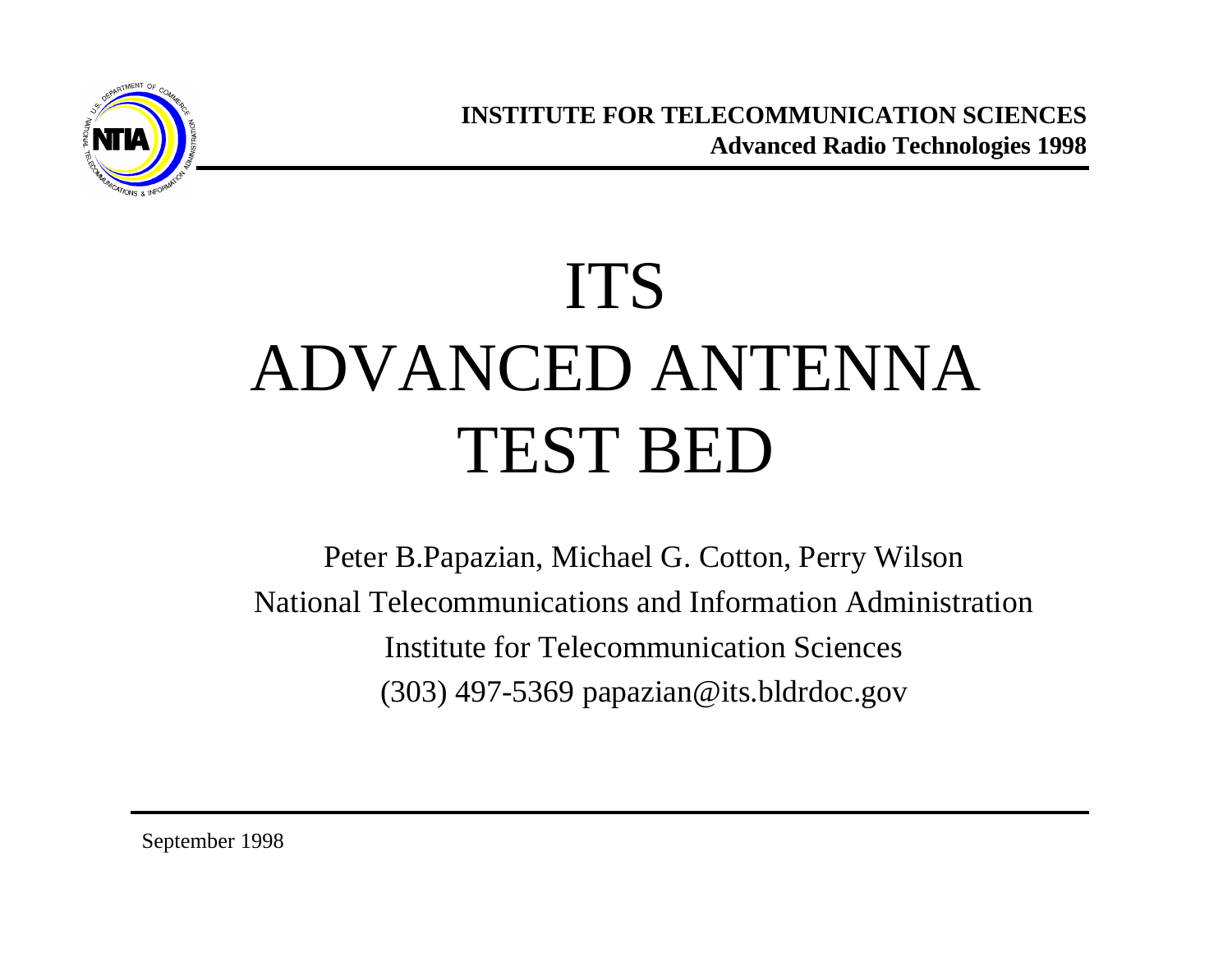

#### **Problem/Motivation**

- **No Common Methods/Environments for Testing Adaptive Antenna Technology**
- **Spectrum Efficiency (Increased Service Capacity)**
- **Increased Performance/Cost Ratio**
- **Test Communication Systems (not antenna metrology)**
	- Algorithms
	- Antenna Systems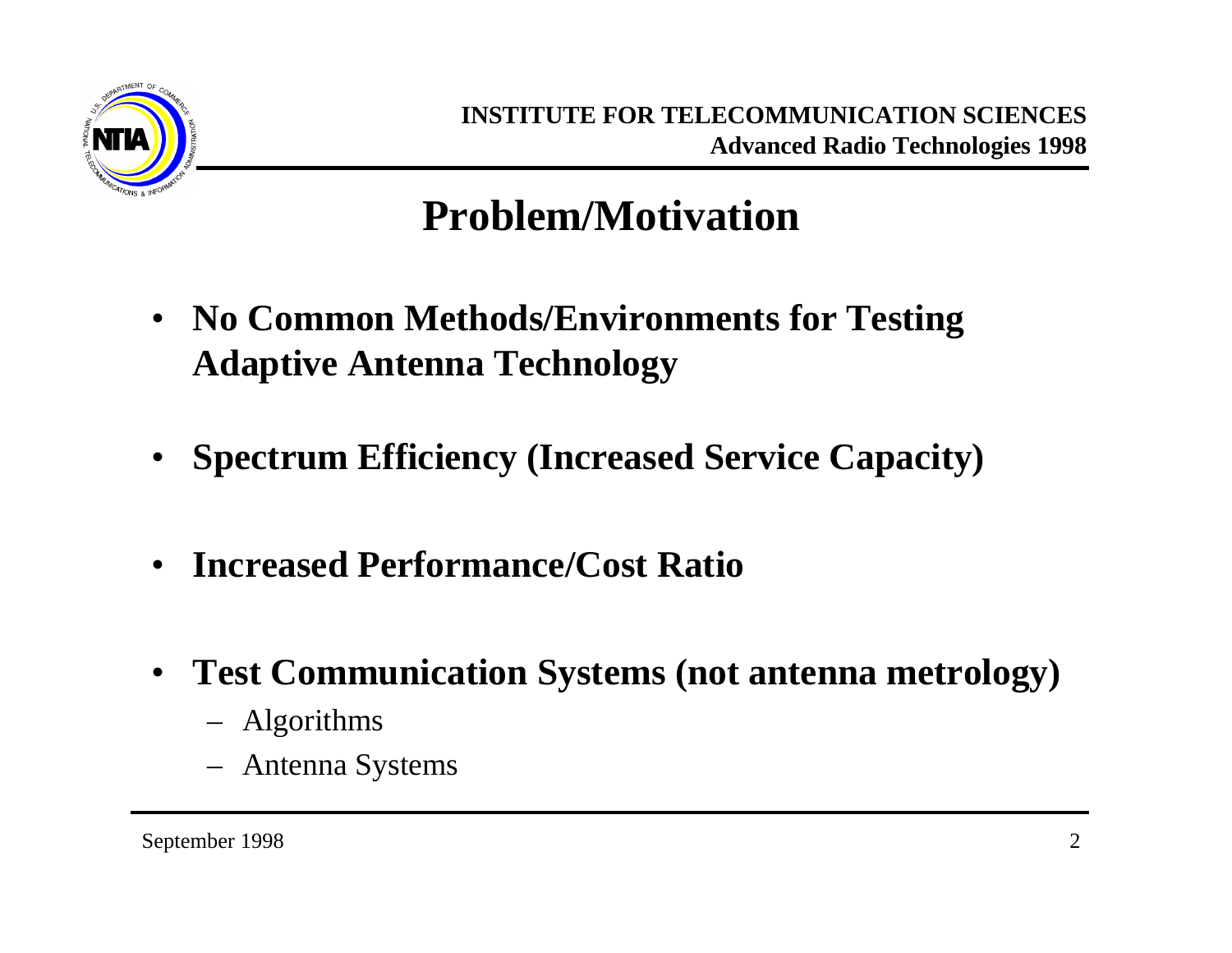

# ITS Approach

- Utilize a common area where propagation parameters are well known
	- BITB
- Characterize radio channel when testing
	- Impulse Response
- Record raw data
	- post process using different algoritms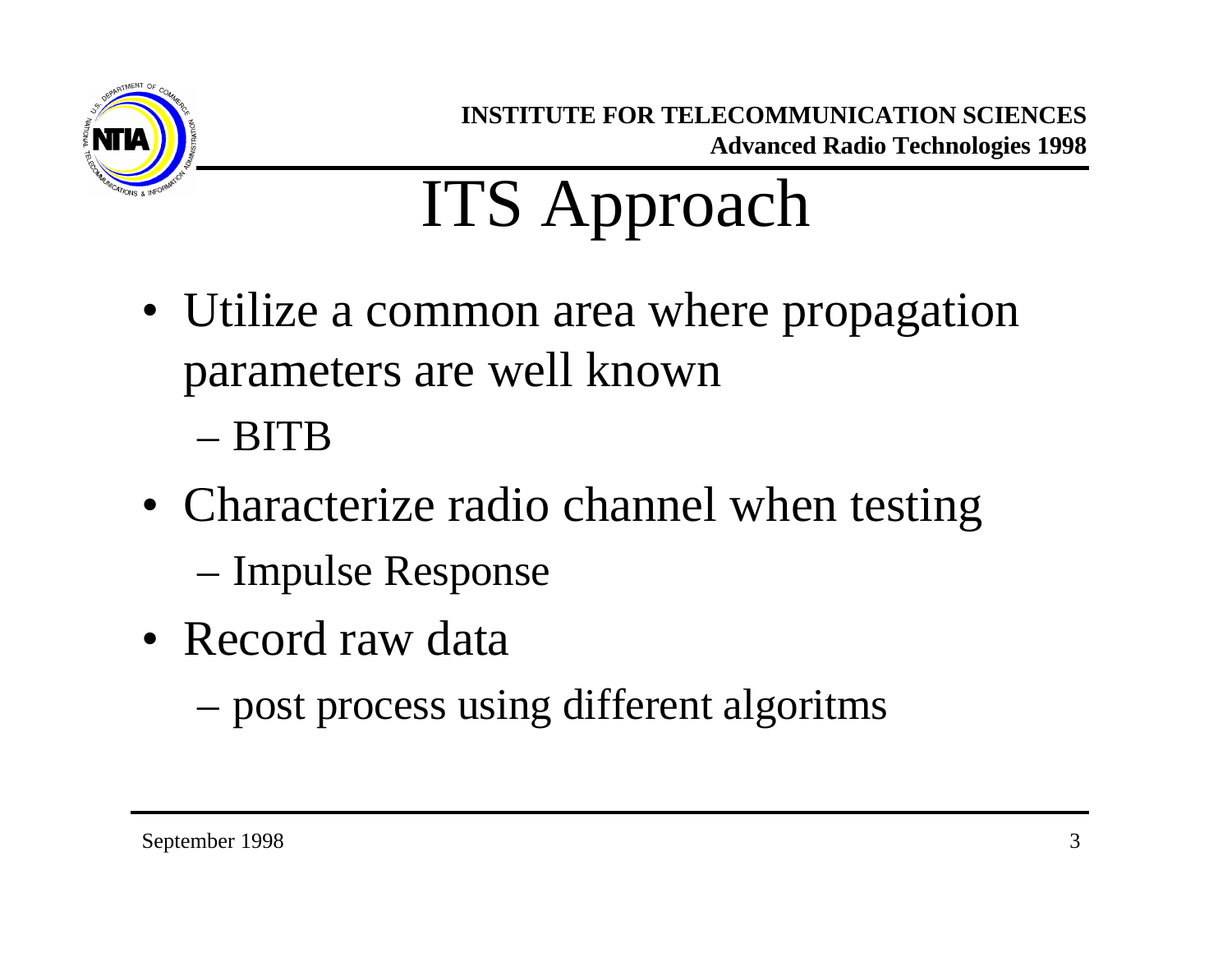

# Methodology

- Transmitter
	- Multiple mobiles using gold codes
		- wideband, interference, polarization
- Receiver
	- Multiple channels
		- digitize IF signal for each antenna element
	- Calibrate channels
		- relative amplitude and phase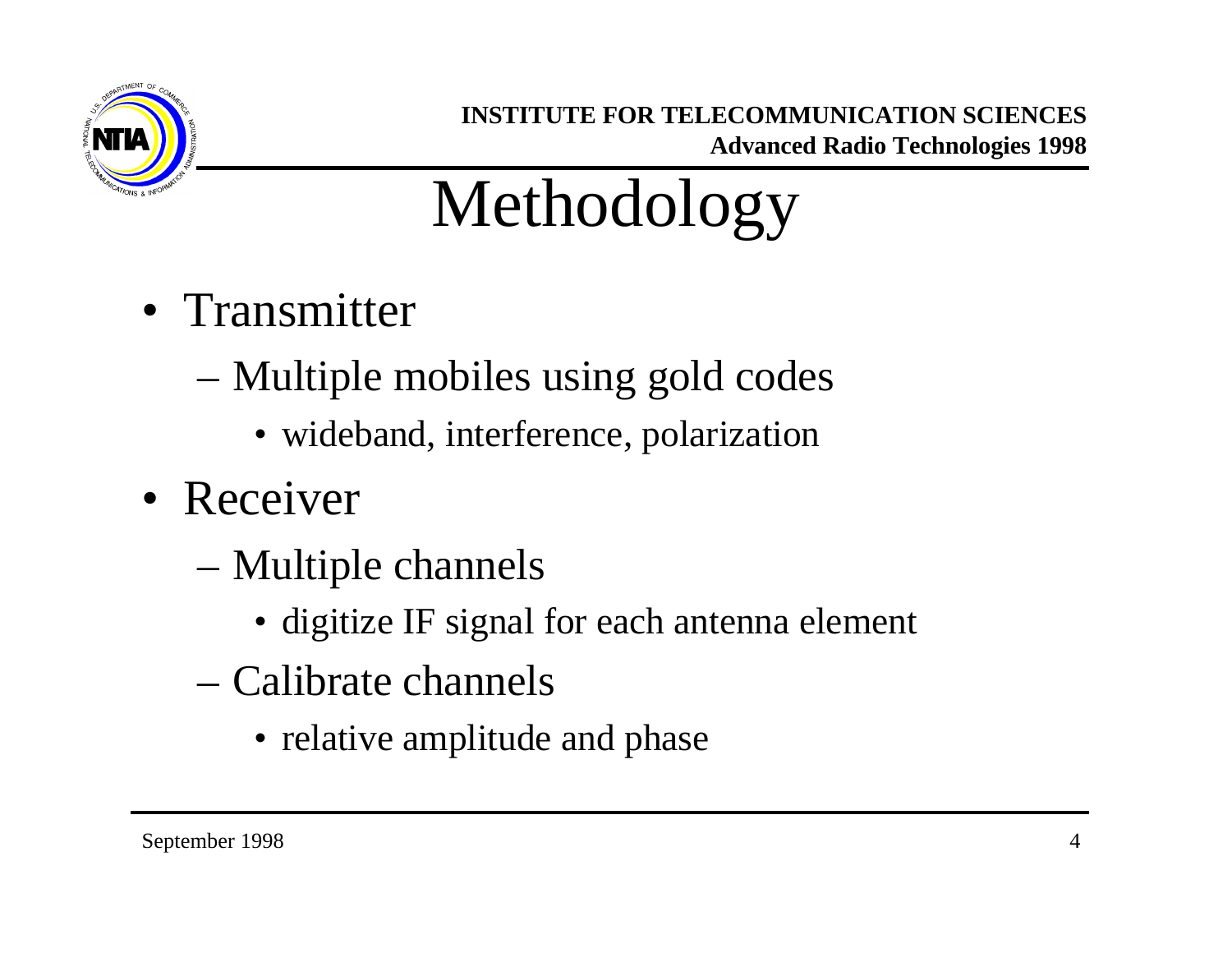

## Boulder Industry Test Bed (BITB)

#### Uplink RSS - GSM 1900 Walnut CO Antenna Site



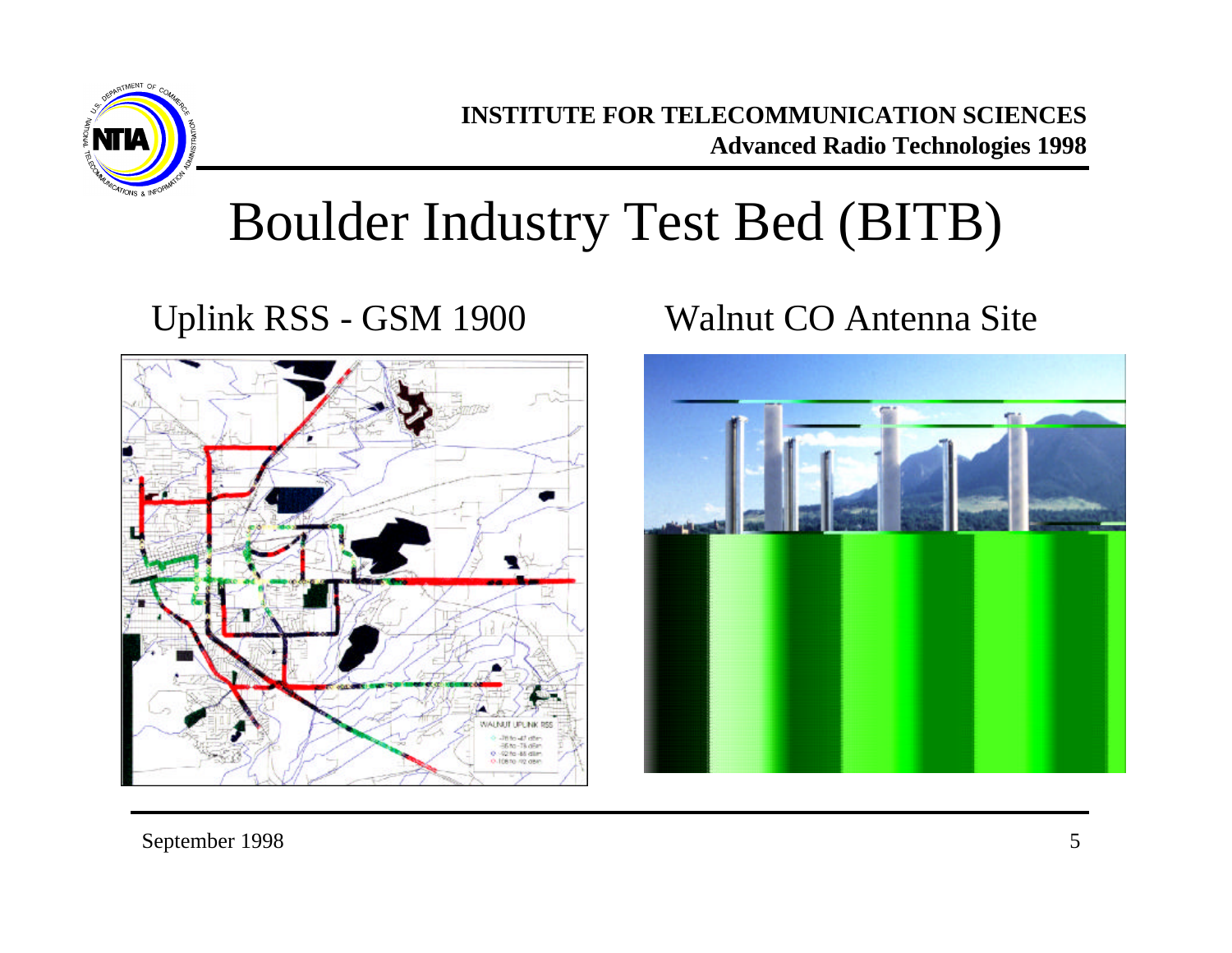

## ITS Antenna Site



**GMM cell site PCS Antenna Array**

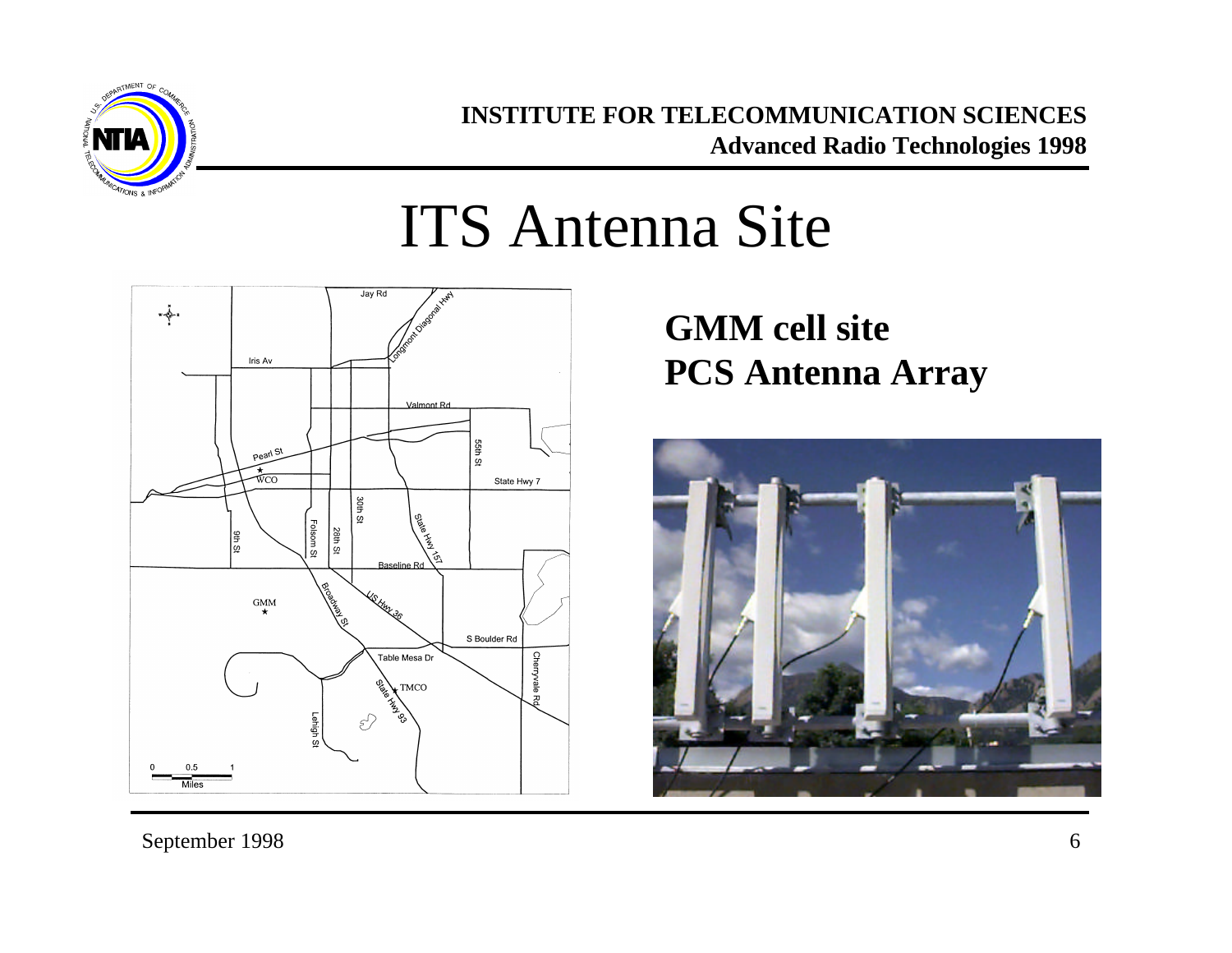

## Measurement Capabilities

- **Transmitter**
	- $-1$  to 100 mc/s
	- maximal length PN code
	- multiple codes
	- multiple frequency
- **Receiver**
	- $-$  1-8 channel A/D
	- AGC
	- impulse rep rate (51us)
	- $-$  burst rate  $(1-10 s)$
	- real time processing
	- continuous acquisition
- **Typical Values**
	- 10 Mb/s (100 ns resolution)
	- 511 bit
	- 2
	- .915, 1.92 GHz
	- $-4$  channel, 40 Ms/s
	- 4-8 channels
	- $-1-3$  ms
	- $-5$  sec
	- $-4$  DSP's
	- 2 ms/impulse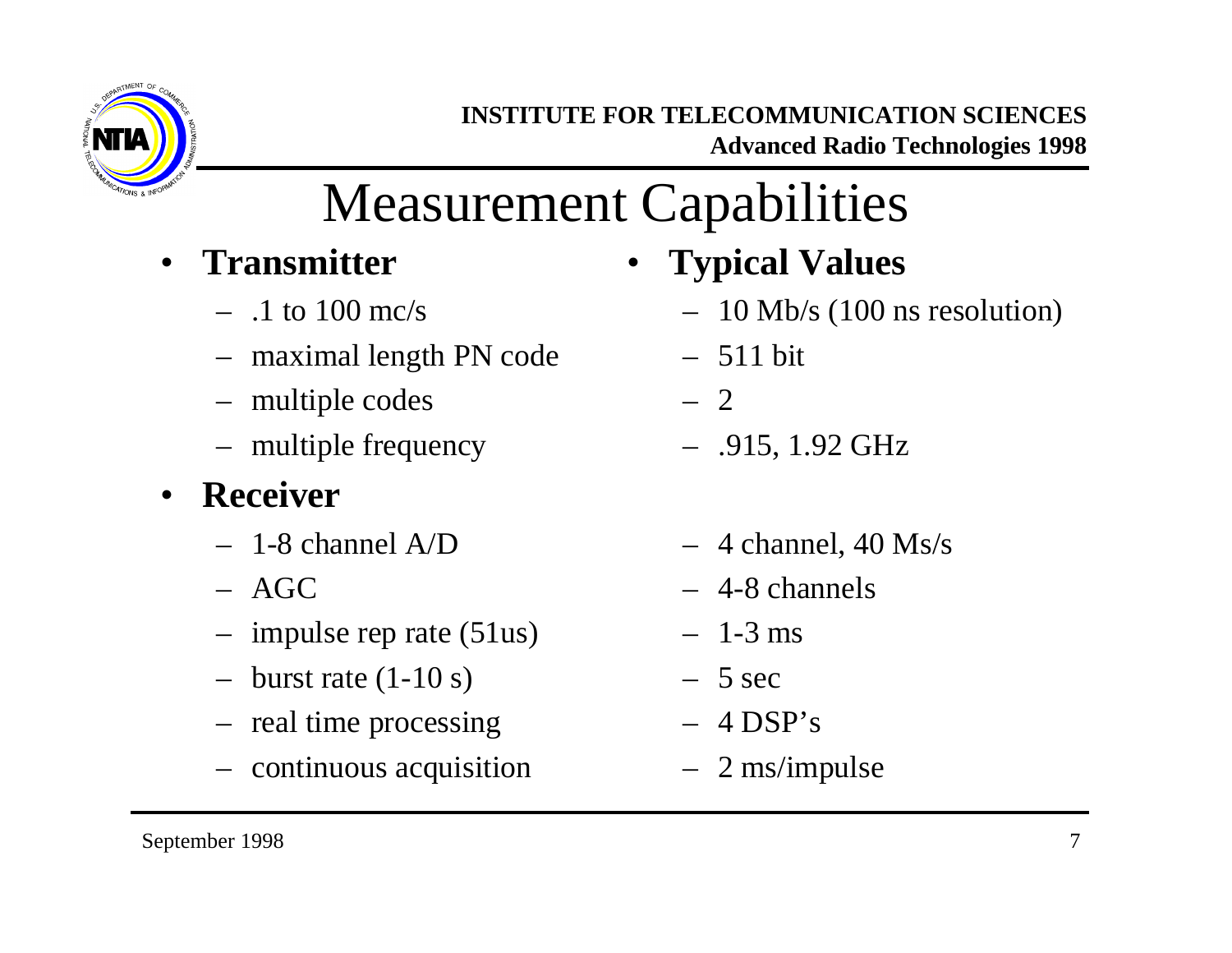

## First Experiment - Diversity Gain

- **Characterize Test Bed**
	- PCS frequency
	- Gain vs ant separation
	- Simultaneous measurements
	- Wideband
		- Gain vs BW
	- Narrowband
	- Combining Algorithms
		- Selection, MRC, ORC

ITS Advanced Antenna Test Bed Tx, Rx and Data Acquisition System



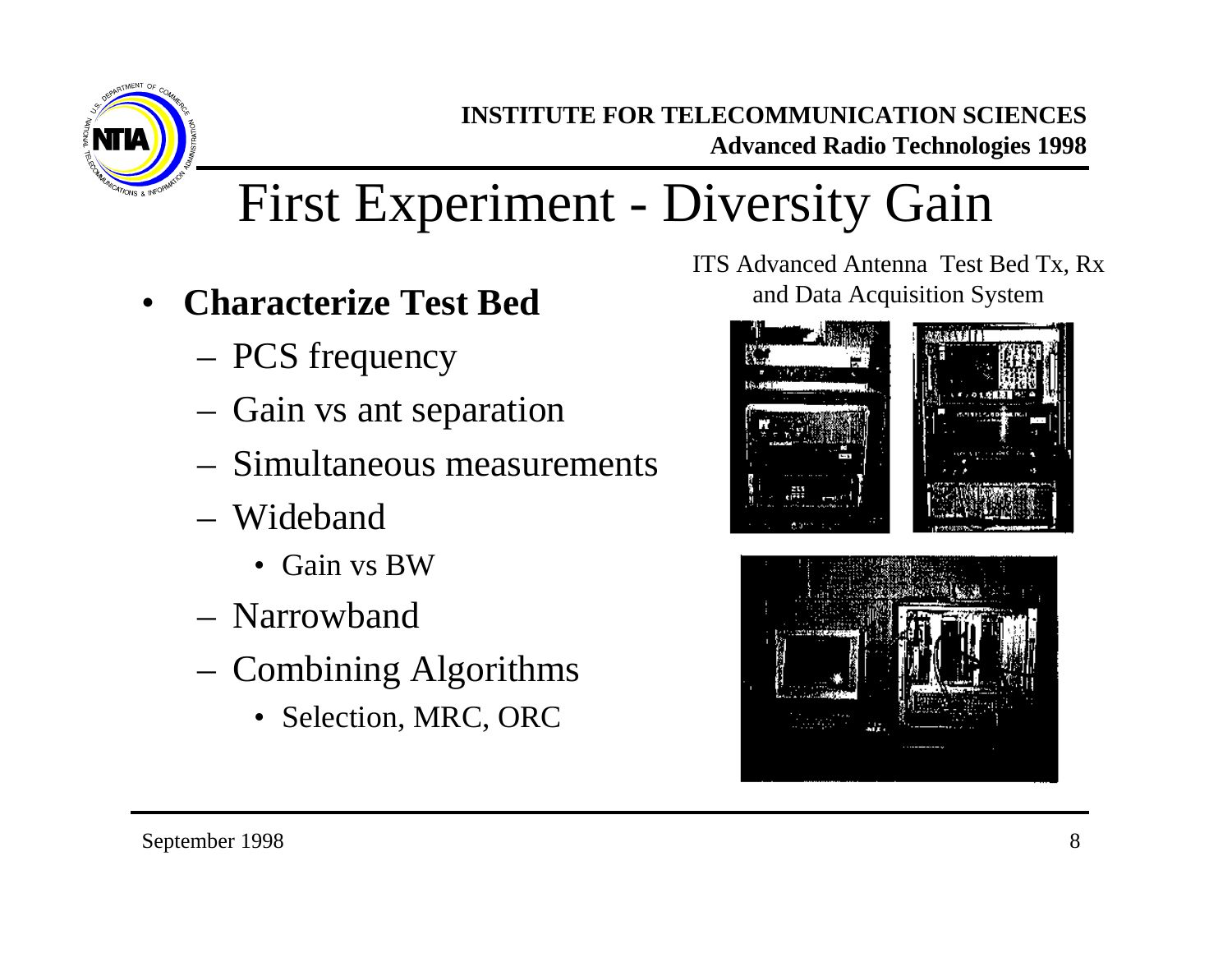

#### **ATB RSS(dBm) North Sector**

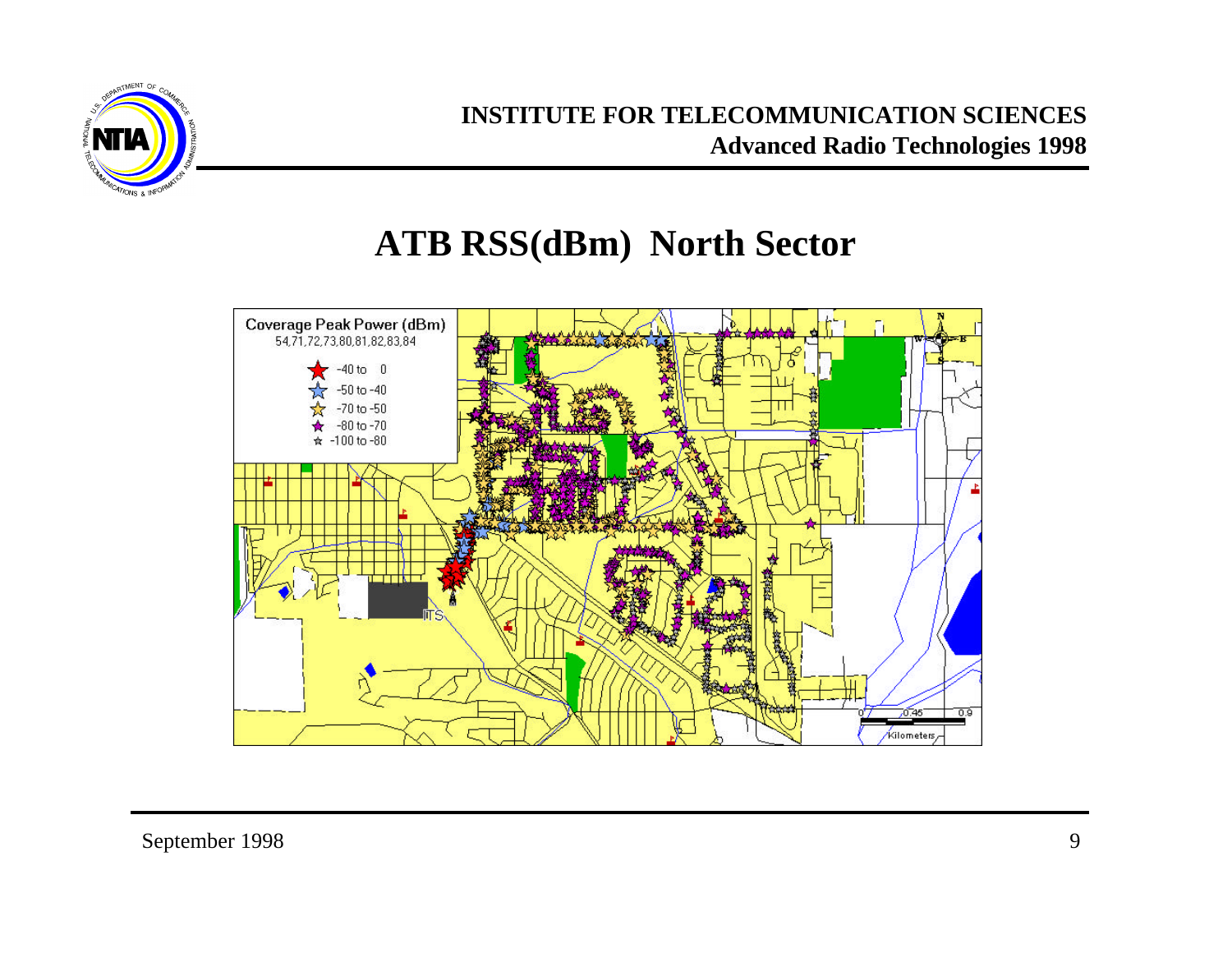

**ATB Cell Coverage Tx Antenna: Omni H=22 ft. EIRP=40 dBm Model: ITS PCS**

**Rx Antenna: Omni**

**H=8 ft.**